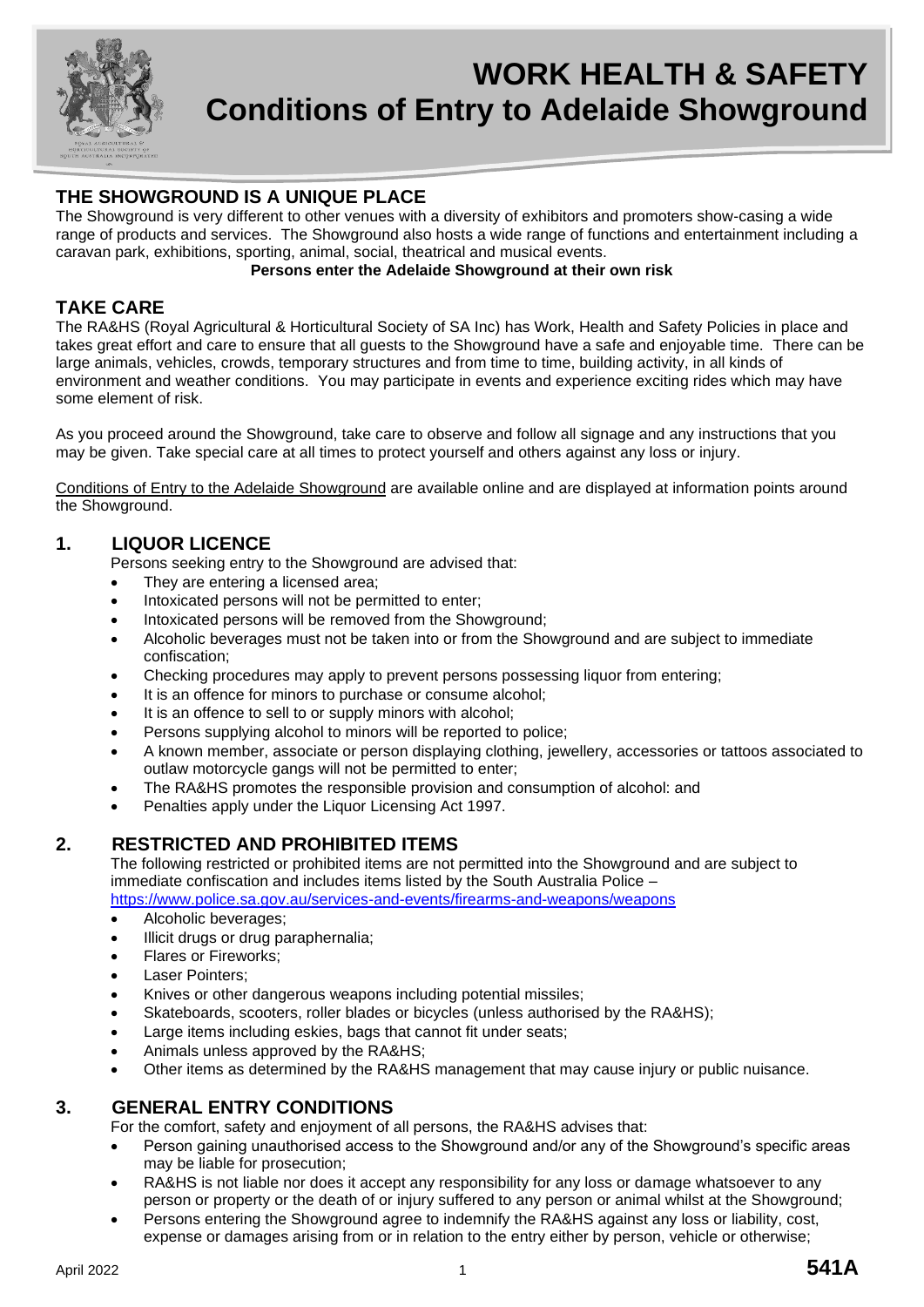- The RA&HS reserves the right to inspect and/or search bags brought into or out of the Showground and search all persons, their clothing and other items of such persons;
- Persons causing a disturbance or refusing to comply with requests from the RA&HS, including displaying racial, religious or politically discriminatory material, language or gestures deemed indecent or offensive, will be removed from the Showground;
- The RA&HS may refuse admission to or remove persons from the Showground at its sole discretion;
- Persons entering the Showground must adhere to the WH&S legislation and in particular the RA&HS WH&S Policy;
- The Adelaide Showground accepts patrons accompanied by accredited Assistance Animals;
- Smoking is not permitted in all enclosed spaces of the Showground:
- Smoking is allowed in designated signed smoking zones;
- Additional entry conditions and requirements may apply to ticketed events and various areas of the Showground:
- The RA&HS and South Australia Police conduct surveillance on the Showground and have access to security footage. A person entering the Showground may be photographed, filmed, taped and/or subjected to monitoring by closed circuit television (CCTV) and it is deemed that a person by entering the Showground consents to the RA&HS or third parties appointed by the RA&HS photographing, filming or taping them. The RA&HS or third parties appointed by the RA&HS can broadcast, publish, license and use any photographs, film, recordings or images without compensation. The RA&HS, third parties and anyone acquiring from them a right to use the material are not liable to the subject for its use in any way;
- Entry to the Showground does not guarantee automatic entry to all events and activities on the Showground during the period of entry;
- Parking is restricted to areas as designated by the RA&HS from time to time and vehicles must not block emergency egress doors or emergency vehicle access roads and are to give way to emergency vehicles;
- All hazards, incidents or emergencies are to be immediately reported to security (24hr) on 0419 185 312; and
- Persons must obey all signs, notices and directions given by the RA&HS whilst at the Showground.

#### **Photography, Filming or Recording:**

It is not our intention for amateur photographers to be restricted from taking photos/recording around the Showground, providing that:

- 1) Cameras, including mobile phones with recording capabilities, must not be used in areas such as toilets, parenting/shower and change rooms
- 2) The photographer is not causing annoyance or inconvenience to other Show patrons
- 
- 3) The subject of the photo/recording is not one detailed in the Summary Offences Act 1953<br>4) The subjects have given their consent (if under 18 then their parent's/guardian's consent) 4) The subjects have given their consent (if under 18 then their parent's/guardian's consent)<br>5) The photos/recordings are not to be sold for commercial gain
- The photos/recordings are not to be sold for commercial gain
- 6) Professional Photographers must seek prior approval from the RA&HS or Event Organiser.

**NOTE:** Any variation to the policy will be at the sole discretion of the RA&HS.